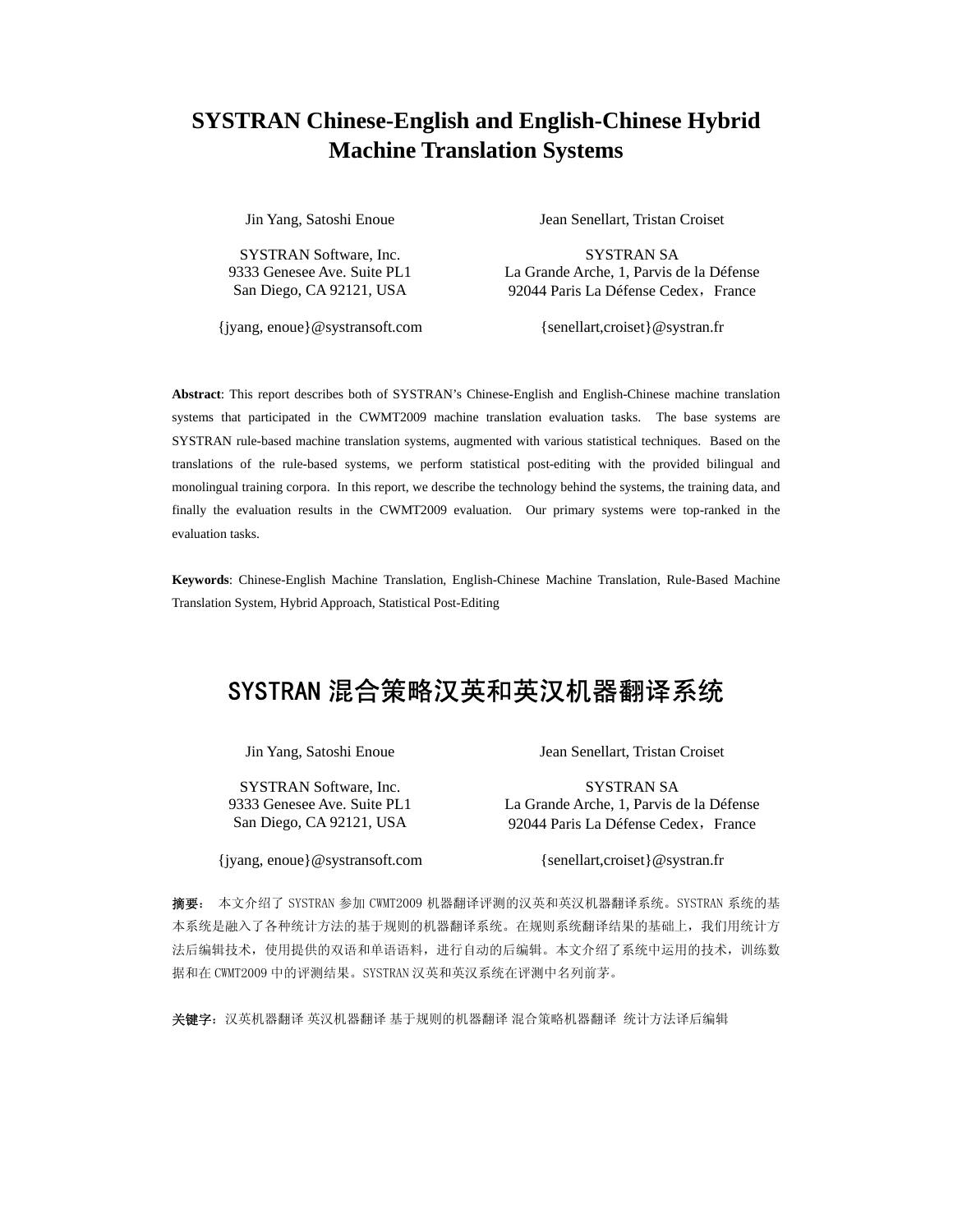# **1. Introduction**

SYSTRAN has the longest history of any machine translation (MT) developer in the world. Traditionally, SYSTRAN systems adopt the rule-based approach, using enormous and diversified linguistic resources. For the last five years, SYSTRAN has been focusing on the introduction of statistical approaches to its rule-based backbone, leading to "Hybrid Machine Translation". Our Hybrid Chinese-English participated in the CWMT2008 evaluation, ranking third in BLEU and first in NIST (Yang, Stephan, Senellart 2008).

The techniques used in the Chinese-English system for CWMT2008 include a) Employing various statistical techniques in the development of the rule-based machine translation (RBMT) systems (Senellart 2006); b) Utilizing statistical post-editing (Simard et al. 2007, Dugast, Senellart, Koehn 2007) to automatically edit the output of the RBMT system. In the past year, we continued improving and refining these techniques, and experimenting and expanding to more language pairs and domains. In the CWMT2009 evaluation, we participated in the Chinese-English news translation single system tasks (ZH-EN-NEWS-SINGL), English-Chinese news machine translation (EN-ZH-NEWS-MT) and S&T machine translation (EN-ZH-SCIE-MT) tasks. In this paper we describe the technology behind the two systems used, the training data, and finally the evaluation results.

# **2. System Description**

### **2.1 Submissions**

We have two submissions for the CWMT2009 Chinese-English single system tasks ZH-EN-NEWS-SINGL: "ce-news-systran-primary-systema" and "ce-news-systran-contrast-systemb." The same approach was used to produce the two different outputs. The difference is that the primary system utilizes all the provided bilingual training data (approximately 3.4 million sentences), whereas the contrast system utilizes a portion of the provided bilingual data (approximately 2 million sentences).

We have two submissions for the English-Chinese news machine translation tasks EN-ZH-NEWS-MT: "ec-news-systran-primary-systema" and "ec-news-systran-contrast-systemb."; and two for the S&T machine translation tasks EN-ZH-SCIE-MT: "ec-tech-systran-primary-systema" and "ec-tech-systran-contrast-systemb". Like the Chinese-English systems, we used the same approach with slightly different monolingual training data.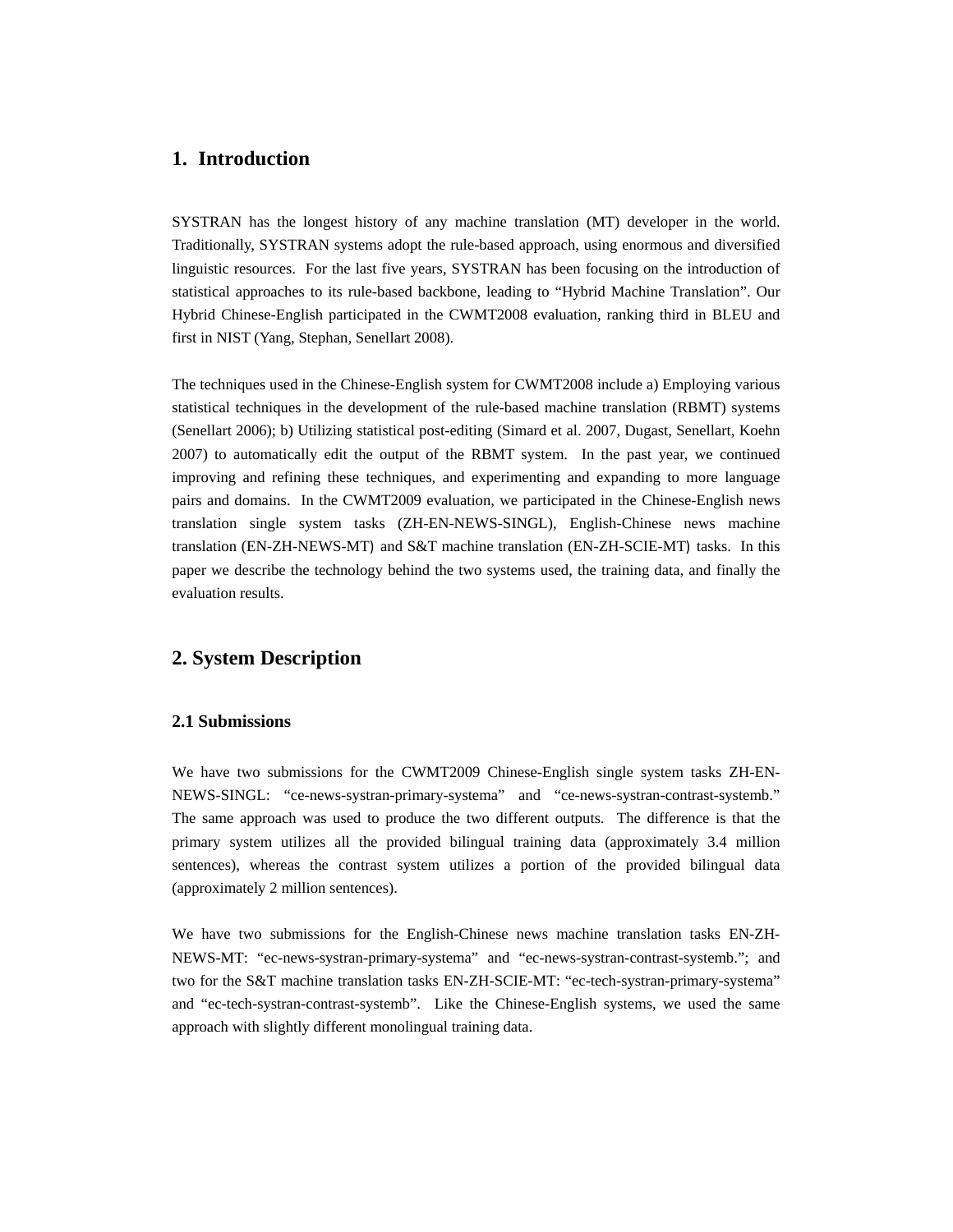#### **2.2 SYSTRAN Hybrid Machine Translation Systems**

The traditional SYSTRAN systems are general-purpose fully automatic machine translation systems, employing a rule-based transfer approach. A unified and highly modular architecture applies to all language-pair systems. SYSTRAN's dictionaries and parsers have evolved over a long period of time, have been tested on large amounts of text, and contain extremely detailed linguistic rules and a large terminology database covering various domains. Most importantly, SYSTRAN's success in the machine translation field is built on constant development and modernization.

The development of the SYSTRAN Chinese-English MT system began in August 1994. Work on linguistic analysis has been continuing over the years, with steady improvement. Recent development concentrates on incorporating statistical techniques in the various components of the system: corpus-based monolingual and bilingual terminology extractions, incorporating corpus evidence in the linguistic rules (Senellart 2006), producing translation lattices etc. The current RBMT Chinese-English system contains over 1.2 million bilingual words, expressions, and linguistic rules.

The SYSTRAN English-Chinese system was built based on the existing SYSTRAN English parser and dictionaries. The English system was initially built for translating technical manuals, and it uses a multi-target dictionary structure. The initial development effort for the English-Chinese system was made by adding Chinese targets to the existing English multi-target dictionaries, and adding basic transfer and generation rules. The Chinese generation needs more work.

#### **2.3 Statistical Post-Editing**

Given bilingual corpus resources we can generate a Statistical Post-Editing module (SPE). A SPE is in principal a translation module by itself, but it is trained on rule-based translations and reference data. All of our systems are based on this fully integrated SPE approach. Using this two step process will implicitly keep long distance relations and other constraints decided by the rulebased system while significantly improving phrasal fluency (Dugast, Senellart & Koehn 2007, Simard et al. 2007, Ueffing et al. 2008).

## **3. Data**

All bilingual training data came from the data provided by the CWMT2009 organizer. The monolingual data (i.e. Reuters English corpus and SogouCA Chinese corpus) provided by the CWMT2009 were also used in the Chinese and English language models. No other data was used for the Chinese-English systems. We used a portion of the LDC Chinese Gigaword corpus (Xinhua news portion) in the training of the English-Chinese contrast systems only. A detailed list is given below: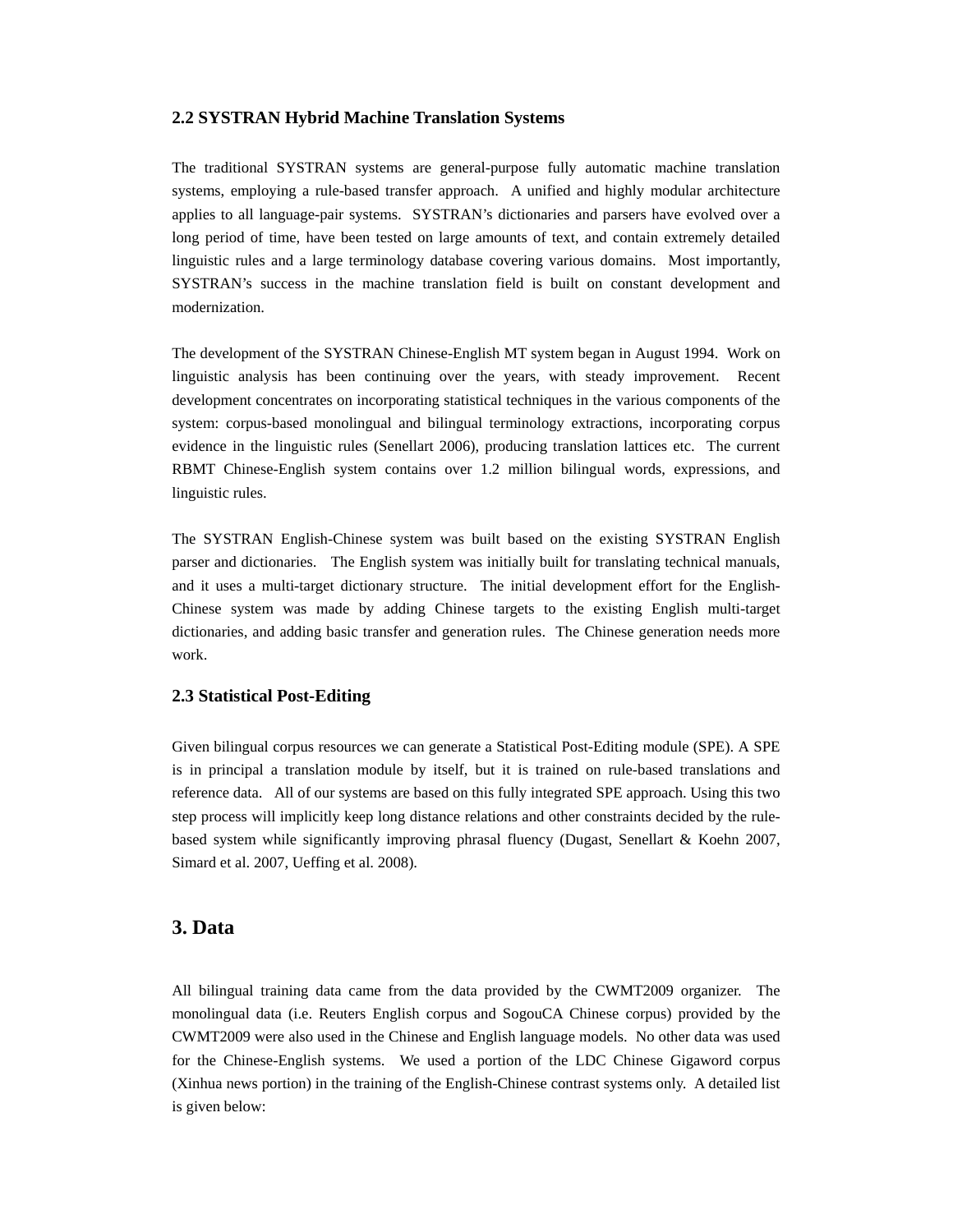# **3.1 ZH-EN-NEWS-SINGL tasks**

## 3.1.1 Bilingual texts

- The provided CWMT 2009 bilingual data was tokenized, normalized and filtered
- Chinese tokens were segmented by word (not by character) using the SYSTRAN translation engine (Yang, Senellart and Zajac 2003)
- Approximately 3.4 million sentences (70.8 million English words) for the primary system
- A portion of the bilingual data (i.e. 40w CHN-ENG, 60w-CHN-ENG, CLDC200306, DATUM and HIT-IR, about 2 million sentences) was used for the contrast system.
- 3.1.2 Monolingual English texts
	- The English texts in the CWMT 2009 bilingual data were tokenized, normalized, and filtered
	- The Reuters English corpus was sentence segmented, tokenized, normalized and filtered
	- True-casing and no entity replaced (as-is)
	- Approximately 11.7 million sentences (244 million words) in total (3.4 million sentences from the English part of the bilingual training data; 8.2 million sentences from the Reuters English corpus).

# **3.2 EN-ZH-NEWS-MT & EN-ZH-SCIE-MT tasks**

- 3.2.1 Bilingual Corpora
	- The provided CWMT 2009 data was tokenized, normalized and filtered
	- Chinese tokens were segmented by word using SYSTRAN translation engine
	- Approximately 3.4 million sentences (70.8 million English words) in total

#### 3.2.2 Monolingual Chinese Corpora

- The Chinese texts in the CWMT 2009 bilingual data were tokenized, normalized, and filtered
- The SougouCA corpus was sentence segmented, tokenized, normalized and filtered
- The Chinese tokens were segmented by word using the SYSTRAN translation engine
- For the primary systems, approximately 11.2 million sentences (240 million words)
- For the contrast systems, an additional 13.6 million sentences from the LDC Gigaword XINHUA news corpus (LDC,  $3^{RD}$  edition, 2007, xin-1991 to xin-2006) were also used for building the language modals. The total number of sentences is 24.8 million sentences (556 million words).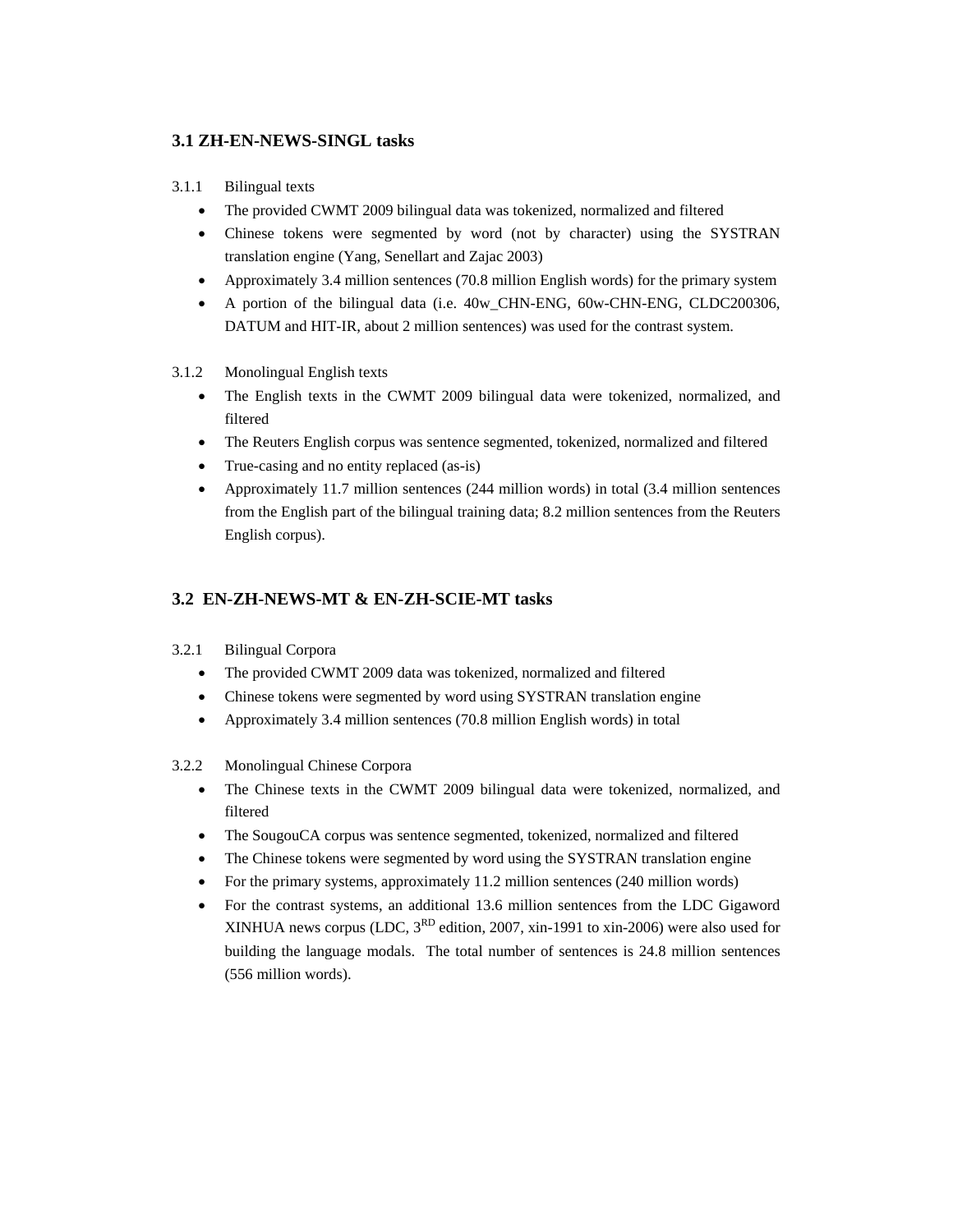# **4. Experiments and Evaluation**

## **4.1 Experiments**

#### 4.1.1 ZH-EN-NEWS-SINGL tasks

For each of the Chinese-English systems, we trained an SPE module consisting of a language model and a translation model. The language model was trained using all of the CWMT 2009 data (11.7 million sentences, 244 million words) with the maximum order of 5-gram. The model was interpolated and smoothed with Kneser-Ney discounting and Good-Tuning lower cutoffs, and its perplexity was optimized on the CWMT 2008 evaluation text. Both of the primary and contrast systems used the same language model.

For the translation models, we used GIZA++ for training bidirectional phrase alignment tables (phrase table and re-ordering table) with the maximum order of 5-gram. The phrase table was trimmed (Johnson et al., 2007) to suppress all unique phrase pairs before calculating the probabilities for the final phrase table. The re-ordering table was trained with the distortion value of 4. The primary system used the translation model trained with all available bilingual data (3.4 million sentences). The contrast system used the translation model trained with a subset of 2 million sentences. The tuning was done on the CWMT 2008 evaluation set using Moses minimal error rate tuning.

#### 4.1.2 EN-ZH-NEWS-MT tasks

For the English-Chinese primary system, we trained a language model using the CWMT 2009 Chinese monolingual data (11.2 million sentences, 240 million words). For the contrast system, we trained a language model using an additional 13.6 million sentences from the LDC Gigaword XINHUA news corpus (LDC,  $3^{RD}$  edition, 2007, xin-1991 to xin-2006), totaling 24.8 million sentences (556 million words). Both models were trained with the maximum order of 5-gram, and interpolated and smoothed with Kneser-Ney discounting and Good-Tuning lower cutoffs. Their perplexity was optimized on the CWMT 2008 news evaluation text.

For the translation model, we used the CWMT 2009 bilingual corpus (3.4 million sentences), and both of the primary and contrast systems used the same translation model. The bidirectional phrase alignment tables were trained with the maximum order of 5-gram with no trimming. The re-ordering table was trained with the distortion value of 6. The tuning was done on the CWMT 2008 news evaluation set using Moses minimal error rate tuning.

#### 4.1.3 EN-ZH-SCIE-MT tasks

The language models were trained in the same way as the English-Chinese news systems but their perplexity was optimized on the CWMT 2008 science and technology evaluation text instead of the news set. The primary system used a language model trained with the CWMT 2009 data only and the contrast system used a model trained with additional 13.6 million sentences from the LDC Gigaword XINHUA news corpus.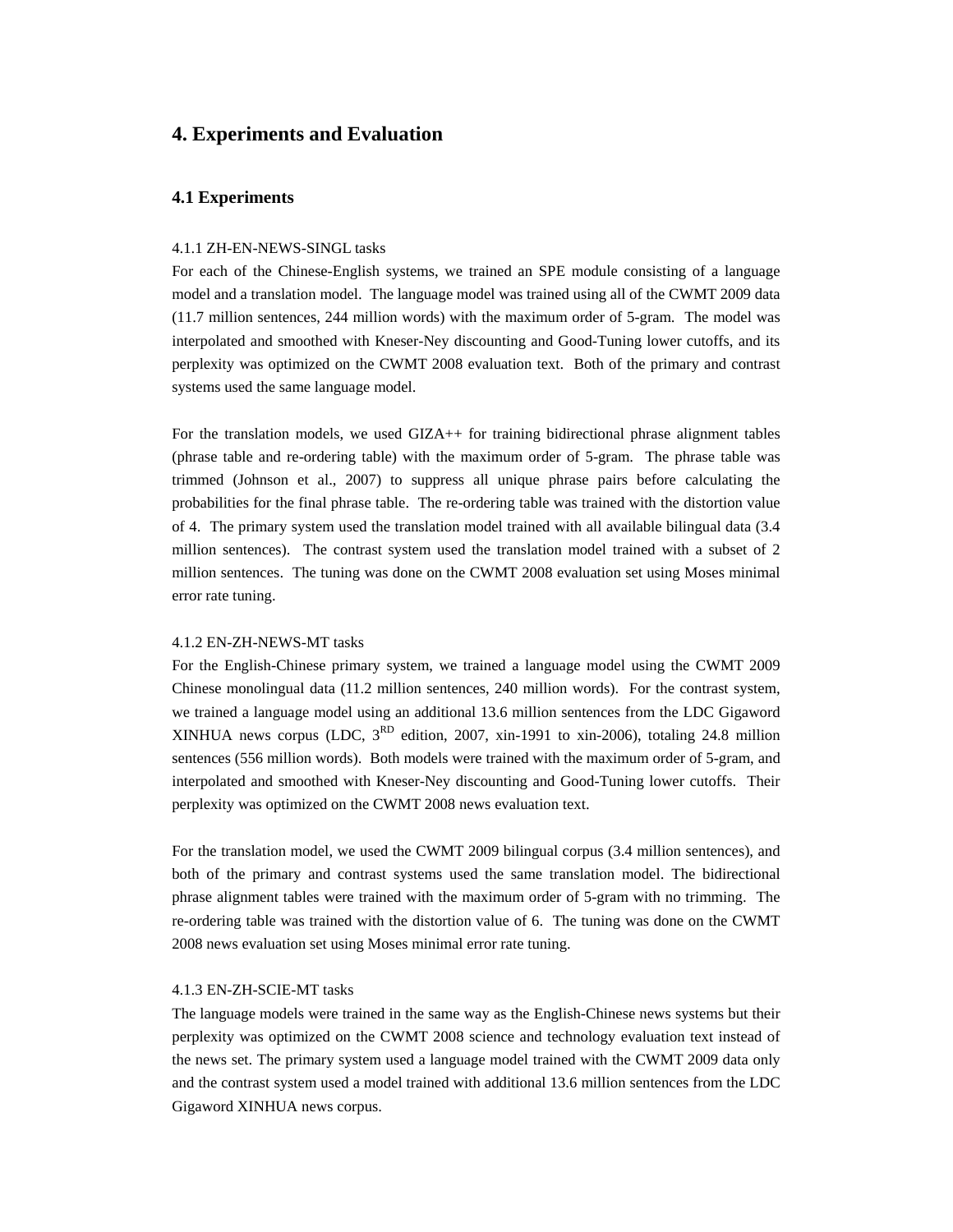For the translation model, we used the same model used for the English-Chinese news translation but the tuning was done on the CWMT 2008 science and technology evaluation set using Moses minimal error rate tuning.

## **4.2 Automatic Evaluation Results**

The evaluation results from the automatic evaluation metrics (case-sensitive) are listed in the following tables.

| Systems  | BLEU4-SBP | BLEU4  | NIST <sub>5</sub> | <b>GTM</b> | mWER   | mPER   | <b>ICT</b> |
|----------|-----------|--------|-------------------|------------|--------|--------|------------|
| Primary  | 0.2260    | 0.2348 | 7.9608            | 0.7140     | 0.7151 | 0.4908 | 0.3136     |
| Contrast | 0.2262    | 0.2348 | 7.9218            | 0.7097     | 0.7152 | 0.4939 | 0.3089     |

#### 4.2.1 ZH-EN-NEWS-SINGL tasks

Table 1 Automatic evaluation results of the SYSTRAN Chinese-English systems

As mentioned above, the only difference between the Chinese-English primary and contrast systems output is that the primary systems used the complete bilingual training data (3.4 million sentences) whereas the contrast system used only a portion of the bilingual data (2.0 million sentences). The results from the both system are quite similar.

|         |               |        | Systems   General score   Source words   Source phrases | Target words | Target phrases |
|---------|---------------|--------|---------------------------------------------------------|--------------|----------------|
| Primary | $\mid 0.2981$ | 0.5186 | 0.3761                                                  | 0.5029       | 0.2614         |

Table 2 Woodpecker evaluation results of the SYSTRAN Chinese-English primary system

Our primary Chinese-English system ranked first in the General Score of the Woodpecker metrics, and also ranked first or high in various subcategories. This is consistent with our experience: the SPE output has a better control over linguistic structures of the sentences. A pure ngram-based automatic evaluation metrics (e.g. BLEU/NIST) under-evaluates the quality of the translation. It is also our observation that a high BLEU score doesn't necessarily mean high translation adequacy (Zhao et al. 2009).

4.2.2 EN-ZH-NEWS-MT tasks

| <b>Systems</b> | BLEU5-SBP | $BLEU5$ BLEU6 |        | NIST <sub>6</sub> | NIST7  | <b>GTM</b> | mWER   | mPER   |
|----------------|-----------|---------------|--------|-------------------|--------|------------|--------|--------|
| Primary        | 0.3138    | 0.3275        | 0.2626 | 9.5463            | 9.5557 | 0.7779     | 0.6716 | 0.3881 |
| Contrast       | 0.3166    | 0.3312        | 0.2659 | 9.5856            | 9.5956 | 0.7786     | 0.6697 | 0.3862 |

Table 3 Automatic evaluation results of the SYSTRAN English-Chinese systems in the news translation tasks

The contrast system has slightly better results since additional monolingual texts were used in the language model.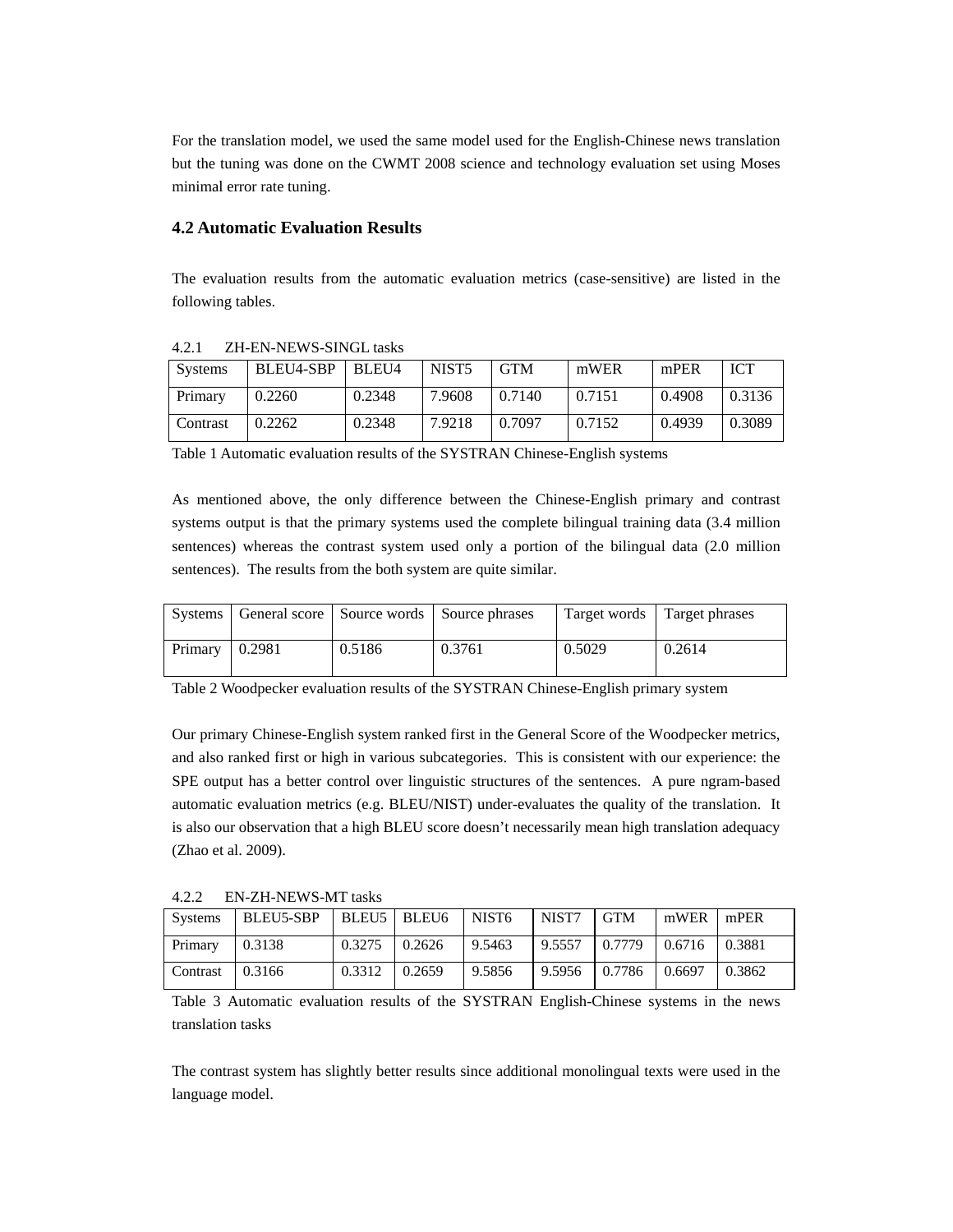|                         | systems   BLEU5-   BLEU5   BLEU6   NIST6<br><b>SBP</b> |        |                                                               | I NIST7 | <b>GTM</b>      | $mWER$   $mPER$ |                    | <b>ICT</b> |
|-------------------------|--------------------------------------------------------|--------|---------------------------------------------------------------|---------|-----------------|-----------------|--------------------|------------|
| $\text{primary}$ 0.4828 |                                                        |        | $\vert 0.4876 \vert 0.4204 \vert 11.3342 \vert 11.3579 \vert$ |         | $0.8814$ 0.4902 |                 | 0.2884             | 10.5145    |
| $\arctan 0.4826$        |                                                        | 0.4875 | $0.4201$   11.3393   11.3631                                  |         | 0.8807          | 0.4900          | $\mid 0.2885 \mid$ | 10.5155    |

4.2.3 EN-ZH-SCIE-MT tasks

Table 4 Automatic evaluation result of the SYSTRAN English-Chinese systems in the S&T translation tasks

The results of the two systems are quite similar. The additional monolingual Chinese data used in the language model (e.g. Xinhua news) doesn't bring much improvement or impact to the translation. This was as expected. We tried to show that additional in-domain data in the language model improves translation quality, but not out-of-domain data.

## **4.3 Discussions and Future Improvement Areas**

The Statistical Post-Editing approach has proven again to be very efficient for improving accuracy and precision of rule-based MT systems. These good results are obtained through the simplest combination scheme, bringing together linguistic knowledge and the power of corpus-driven methods. This proves that the potential behind this combination is huge.

Qualitative analysis of the results shows that the Statistical Post-Editing is contributing to many different areas, including better meaning selection, improved local word re-ordering, preposition choice and determiner selection (for English target). At the same time, many new types of sideeffect are also observed, including word deletion, or inversed meanings and translation of an expression by a totally unrelated expression.

Our goal now is to separate the multiple effects and to implement dedicated and specialized statistical decision modules that would achieve individual improvements for various different areas that were obtained through statistical post-editing, with limited risks of degradations. Most of these techniques exist and are operational. The main challenge is to have them work together with the rule-based engine. This requires: a) dynamically assigning weights to the different rules in the system; b) exploring multiple hypotheses in parallel; and c) implementing a more generic support of exception handling in the rule description.

# **5. Conclusion**

For our second participation to CWMT, our Chinese-English primary system ranked third in BLEU, first in NIST and GTM scores, and first in the Woodpeck general score in the single system tasks. Our English-Chinese primary system ranked second in terms of BLEU score in the technical machine translation tasks. This shows that Hybrid Technology is particularly effective in that specific context, further consolidating what we already demonstrated in CWMT2008 and in other MT evaluation campaigns, and providing real quality for the corporate user.